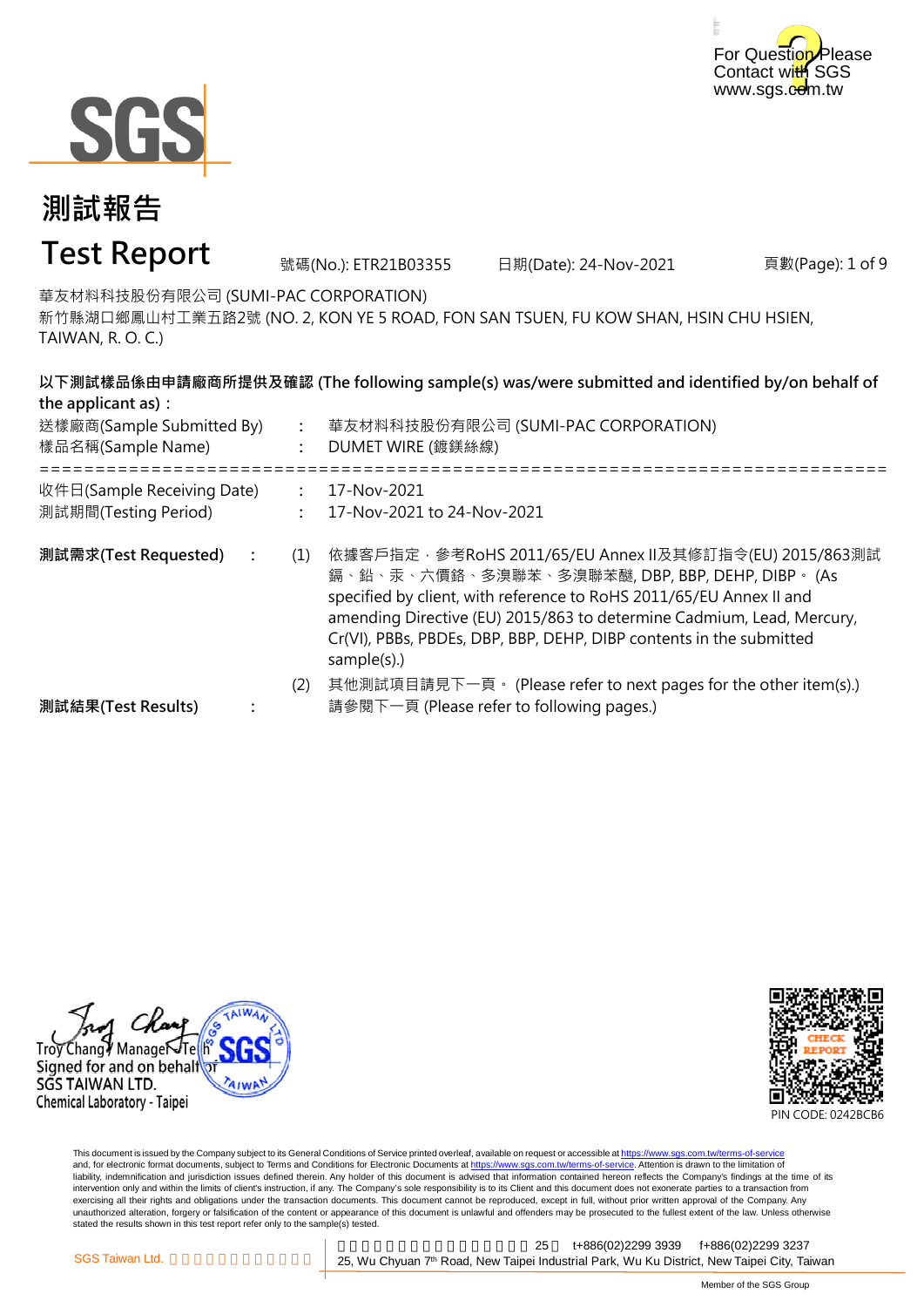

### **測試報告**

#### **Test Report**

號碼(No.): ETR21B03355 日期(Date): 24-Nov-2021

頁數(Page): 2 of 9

華友材料科技股份有限公司 (SUMI-PAC CORPORATION)

新竹縣湖口鄉鳳山村工業五路2號 (NO. 2, KON YE 5 ROAD, FON SAN TSUEN, FU KOW SHAN, HSIN CHU HSIEN, TAIWAN, R. O. C.)

#### **測試部位敘述 (Test Part Description)**

```
No.1 :
紅銅色金屬線 (RED-COPPER COLORED METAL WIRE)
```
#### **測試結果 (Test Results)**

| 測試項目                                  | 測試方法                                                                          | 單位                      | <b>MDL</b>     | 結果       |
|---------------------------------------|-------------------------------------------------------------------------------|-------------------------|----------------|----------|
| (Test Items)                          | (Method)                                                                      | (Unit)                  |                | (Result) |
|                                       |                                                                               |                         |                | No.1     |
| 鎘 (Cd) (Cadmium (Cd)) (CAS No.: 7440- | 參考IEC 62321-5: 2013, 以感應耦合電漿發                                                 | mg/kg                   | $\overline{2}$ | n.d.     |
| $43-9$                                | 射光譜儀分析。(With reference to IEC                                                 |                         |                |          |
|                                       | 62321-5: 2013, analysis was performed by                                      |                         |                |          |
|                                       | ICP-OES.)                                                                     |                         |                |          |
|                                       | <b>鉛 (Pb) (Lead (Pb)) (CAS No.: 7439-92-1) 参考IEC 62321-5: 2013</b> , 以感應耦合電漿發 | mg/kg                   | $\overline{2}$ | n.d.     |
|                                       | 射光譜儀分析。(With reference to IEC                                                 |                         |                |          |
|                                       | 62321-5: 2013, analysis was performed by                                      |                         |                |          |
|                                       | ICP-OES.)                                                                     |                         |                |          |
| 汞 (Hg) (Mercury (Hg)) (CAS No.: 7439- | 參考IEC 62321-4: 2013+ AMD1: 2017, 以                                            | mg/kg                   | $\overline{2}$ | n.d.     |
| $97-6$                                | 感應耦合電漿發射光譜儀分析。(With                                                           |                         |                |          |
|                                       | reference to IEC 62321-4: 2013+ AMD1:                                         |                         |                |          |
|                                       | 2017, analysis was performed by ICP-OES.)                                     |                         |                |          |
| 六價鉻 (Hexavalent Chromium) Cr(VI)      | 參考IEC 62321-7-1: 2015, 以紫外光-可見光                                               | $\mu$ g/cm <sup>2</sup> | 0.1            | n.d.     |
| (CAS No.: 18540-29-9) (#2)            | 分光光度計分析。(With reference to IEC                                                |                         |                |          |
|                                       | 62321-7-1: 2015, analysis was performed                                       |                         |                |          |
|                                       | by UV-VIS.)                                                                   |                         |                |          |
| - 溴聯苯 (Monobromobiphenyl)             |                                                                               | mg/kg                   | 5              | n.d.     |
| 二溴聯苯 (Dibromobiphenyl)                |                                                                               | mg/kg                   | 5              | n.d.     |
| 三溴聯苯 (Tribromobiphenyl)               |                                                                               | mg/kg                   | $\overline{5}$ | n.d.     |
| 四溴聯苯 (Tetrabromobiphenyl)             |                                                                               | mg/kg                   | 5              | n.d.     |
| 五溴聯苯 (Pentabromobiphenyl)             | 參考IEC 62321-6: 2015, 以氣相層析儀/質譜                                                | mg/kg                   | $\overline{5}$ | n.d.     |
| 六溴聯苯 (Hexabromobiphenyl)              | 儀分析。(With reference to IEC 62321-6:                                           | mg/kg                   | 5              | n.d.     |
| 七溴聯苯 (Heptabromobiphenyl)             | 2015, analysis was performed by GC/MS.)                                       | mg/kg                   | 5              | n.d.     |
| 八溴聯苯 (Octabromobiphenyl)              |                                                                               | mg/kg                   | 5              | n.d.     |
| 九溴聯苯 (Nonabromobiphenyl)              |                                                                               | mg/kg                   | 5              | n.d.     |
| 十溴聯苯 (Decabromobiphenyl)              |                                                                               | mg/kg                   | 5              | n.d.     |
| 多溴聯苯總和 (Sum of PBBs)                  |                                                                               | mg/kg                   | $\overline{a}$ | n.d.     |

This document is issued by the Company subject to its General Conditions of Service printed overleaf, available on request or accessible at https://www.sgs.com.tw/terms-of-service and, for electronic format documents, subject to Terms and Conditions for Electronic Documents at https://www.sgs.com.tw/terms-of-service. Attention is drawn to the limitation of liability, indemnification and jurisdiction issues defined therein. Any holder of this document is advised that information contained hereon reflects the Company's findings at the time of its intervention only and within the limits of client's instruction, if any. The Company's sole responsibility is to its Client and this document does not exonerate parties to a transaction from exercising all their rights and obligations under the transaction documents. This document cannot be reproduced, except in full, without prior written approval of the Company. Any<br>unauthorized alteration, forgery or falsif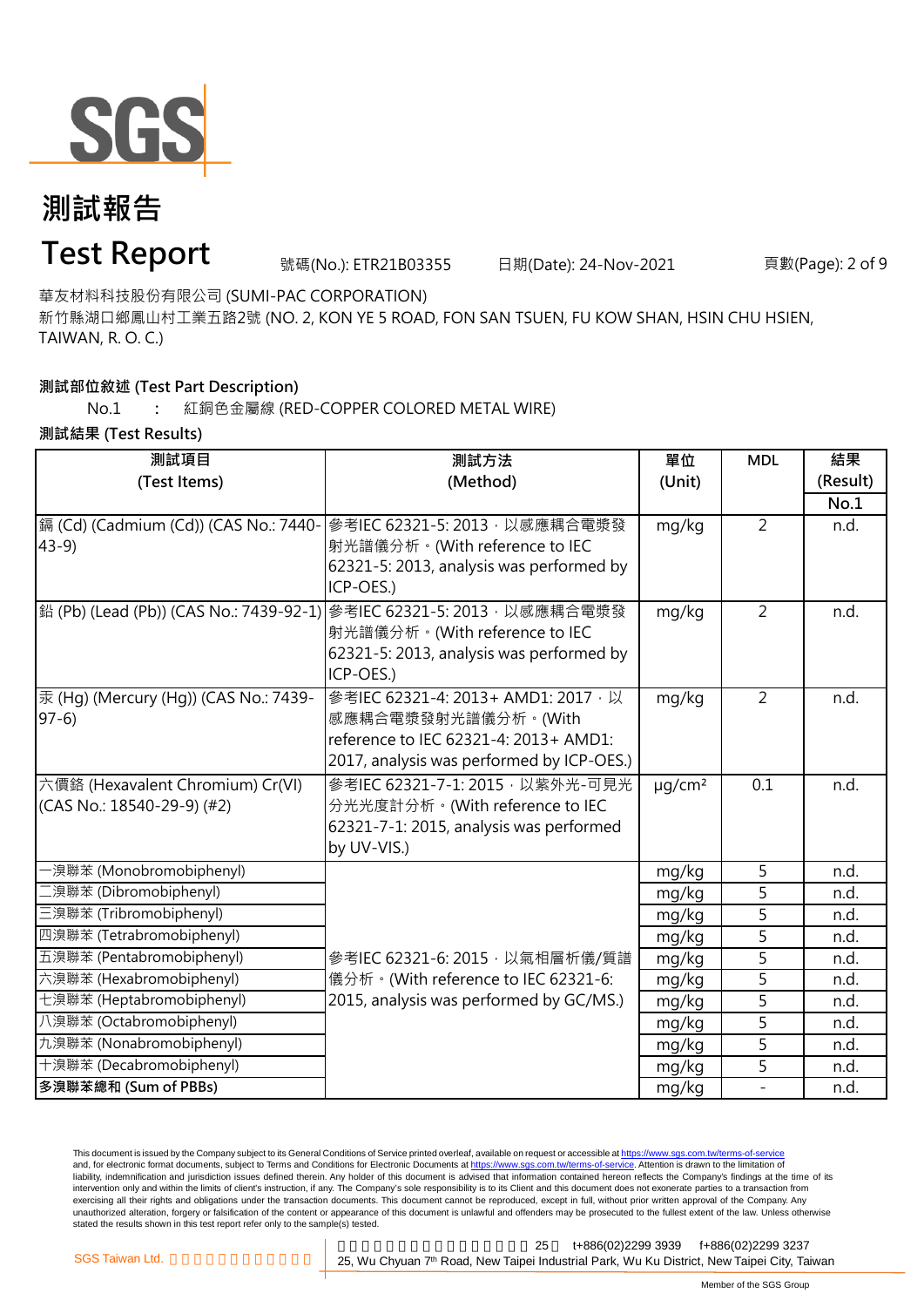

號碼(No.): ETR21B03355 日期(Date): 24-Nov-2021

頁數(Page): 3 of 9

華友材料科技股份有限公司 (SUMI-PAC CORPORATION)

新竹縣湖口鄉鳳山村工業五路2號 (NO. 2, KON YE 5 ROAD, FON SAN TSUEN, FU KOW SHAN, HSIN CHU HSIEN, TAIWAN, R. O. C.)

| 測試項目                                  | 測試方法                                    | 單位     | <b>MDL</b>     | 結果       |
|---------------------------------------|-----------------------------------------|--------|----------------|----------|
| (Test Items)                          | (Method)                                | (Unit) |                | (Result) |
|                                       |                                         |        |                | No.1     |
| -溴聯苯醚 (Monobromodiphenyl ether)       |                                         | mg/kg  | 5              | n.d.     |
| 二溴聯苯醚 (Dibromodiphenyl ether)         |                                         | mg/kg  | 5              | n.d.     |
| 三溴聯苯醚 (Tribromodiphenyl ether)        |                                         | mg/kg  | 5              | n.d.     |
| 四溴聯苯醚 (Tetrabromodiphenyl ether)      |                                         | mg/kg  | $\overline{5}$ | n.d.     |
| 五溴聯苯醚 (Pentabromodiphenyl ether)      | 參考IEC 62321-6: 2015, 以氣相層析儀/質譜          | mg/kg  | 5              | n.d.     |
| 六溴聯苯醚 (Hexabromodiphenyl ether)       | 儀分析。(With reference to IEC 62321-6:     | mg/kg  | $\overline{5}$ | n.d.     |
| 七溴聯苯醚 (Heptabromodiphenyl ether)      | 2015, analysis was performed by GC/MS.) | mg/kg  | 5              | n.d.     |
| 八溴聯苯醚 (Octabromodiphenyl ether)       |                                         | mg/kg  | $\overline{5}$ | n.d.     |
| 九溴聯苯醚 (Nonabromodiphenyl ether)       |                                         | mg/kg  | 5              | n.d.     |
| 十溴聯苯醚 (Decabromodiphenyl ether)       |                                         | mg/kg  | 5              | n.d.     |
| 多溴聯苯醚總和 (Sum of PBDEs)                |                                         | mg/kg  |                | n.d.     |
| 鄰苯二甲酸丁苯甲酯 (BBP) (Butyl benzyl         |                                         | mg/kg  | 50             | n.d.     |
| phthalate (BBP)) (CAS No.: 85-68-7)   |                                         |        |                |          |
| 鄰苯二甲酸二丁酯 (DBP) (Dibutyl               |                                         | mg/kg  | 50             | n.d.     |
| phthalate (DBP)) (CAS No.: 84-74-2)   |                                         |        |                |          |
| 鄰苯二甲酸二(2-乙基己基)酯 (DEHP) (Di-           |                                         | mg/kg  | 50             | n.d.     |
| (2-ethylhexyl) phthalate (DEHP)) (CAS |                                         |        |                |          |
| No.: 117-81-7)                        |                                         |        |                |          |
| 鄰苯二甲酸二異丁酯 (DIBP) (Diisobutyl          | 參考IEC 62321-8: 2017, 以氣相層析儀/質譜          | mg/kg  | 50             | n.d.     |
| phthalate (DIBP)) (CAS No.: 84-69-5)  | 儀分析。(With reference to IEC 62321-8:     |        |                |          |
| 鄰苯二甲酸二異癸酯 (DIDP) (Diisodecyl          | 2017, analysis was performed by GC/MS.) | mg/kg  | 50             | n.d.     |
| phthalate (DIDP)) (CAS No.: 26761-40- |                                         |        |                |          |
| $0,68515 - 49 - 1)$                   |                                         |        |                |          |
| 鄰苯二甲酸二異壬酯 (DINP) (Diisononyl          |                                         | mg/kg  | 50             | n.d.     |
| phthalate (DINP)) (CAS No.: 28553-12- |                                         |        |                |          |
| $0,68515 - 48 - 0$                    |                                         |        |                |          |
| 鄰苯二甲酸二正辛酯 (DNOP) (Di-n-octyl          |                                         | mg/kg  | 50             | n.d.     |
| phthalate (DNOP)) (CAS No.: 117-84-0) |                                         |        |                |          |

This document is issued by the Company subject to its General Conditions of Service printed overleaf, available on request or accessible at <u>https://www.sgs.com.tw/terms-of-service</u><br>and, for electronic format documents, su liability, indemnification and jurisdiction issues defined therein. Any holder of this document is advised that information contained hereon reflects the Company's findings at the time of its liability, indemnification and intervention only and within the limits of client's instruction, if any. The Company's sole responsibility is to its Client and this document does not exonerate parties to a transaction from exercising all their rights and obligations under the transaction documents. This document cannot be reproduced, except in full, without prior written approval of the Company. Any<br>unauthorized alteration, forgery or falsif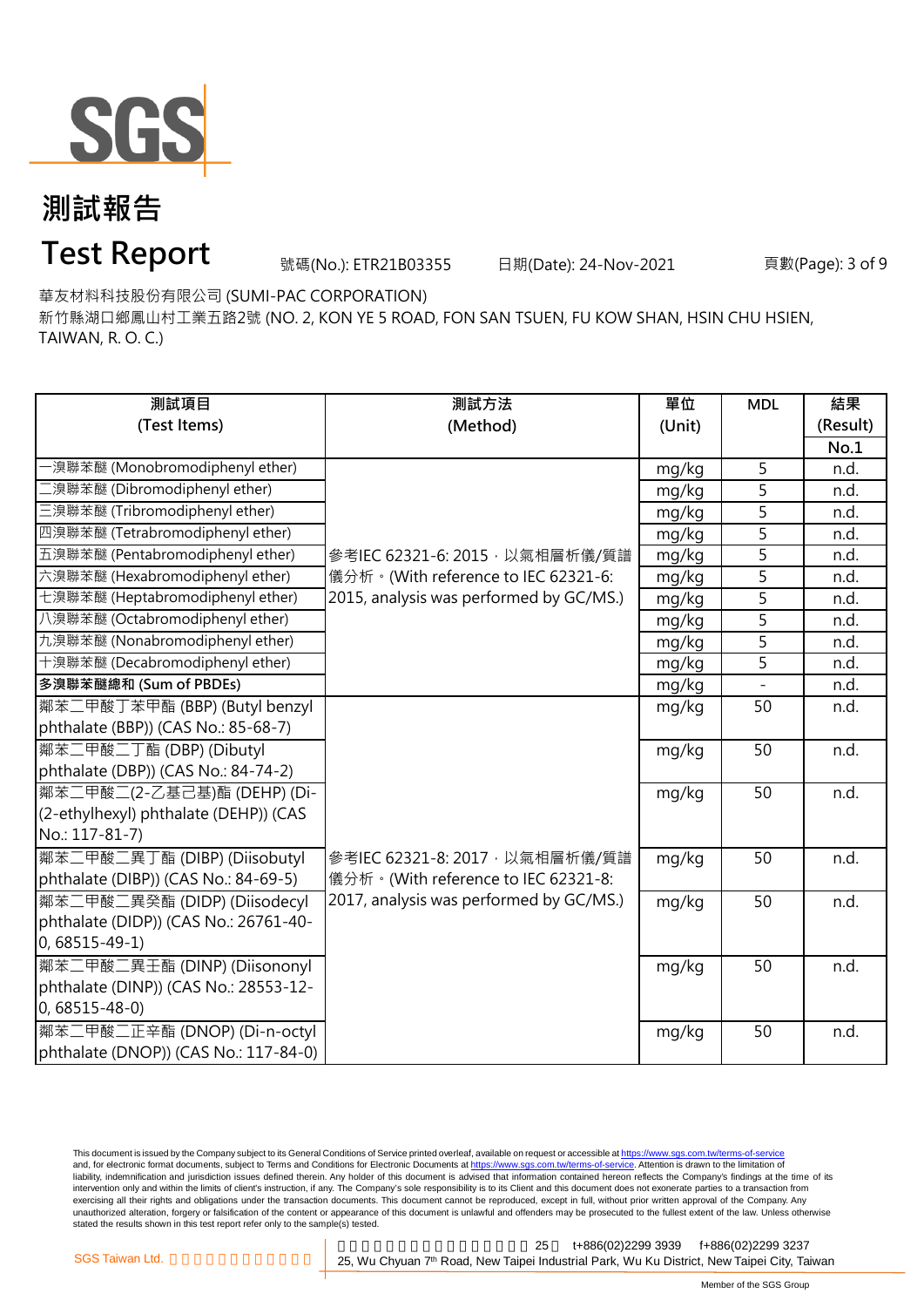

## **測試報告**

### **Test Report**

號碼(No.): ETR21B03355 日期(Date): 24-Nov-2021

頁數(Page): 4 of 9

華友材料科技股份有限公司 (SUMI-PAC CORPORATION)

新竹縣湖口鄉鳳山村工業五路2號 (NO. 2, KON YE 5 ROAD, FON SAN TSUEN, FU KOW SHAN, HSIN CHU HSIEN, TAIWAN, R. O. C.)

| 測試項目                                                | 測試方法                                                                       | 單位     | <b>MDL</b> | 結果       |
|-----------------------------------------------------|----------------------------------------------------------------------------|--------|------------|----------|
| (Test Items)                                        | (Method)                                                                   | (Unit) |            | (Result) |
|                                                     |                                                                            |        |            | No.1     |
| 氟 (F) (Fluorine (F)) (CAS No.: 14762-94-            |                                                                            | mg/kg  | 50         | n.d.     |
| 18)                                                 |                                                                            |        |            |          |
| [氯 (Cl) (Chlorine (Cl)) (CAS No.: 22537-<br>$15-1)$ | 參考BS EN 14582: 2016 · 以離子層析儀分<br>桥 · (With reference to BS EN 14582: 2016, | mg/kg  | 50         | n.d.     |
| 溴 (Br) (Bromine (Br)) (CAS No.: 10097-<br>$32-2)$   | analysis was performed by IC.)                                             | mg/kg  | 50         | n.d.     |
| 碘 (I) (Iodine (I)) (CAS No.: 14362-44-8)            |                                                                            | mg/kg  | 50         | n.d.     |

**備註(Note):**

- 1. mg/kg = ppm;0.1wt% = 1000ppm
- 2. MDL = Method Detection Limit (方法偵測極限值)
- 3. n.d. = Not Detected (未檢出) ; 小於MDL / Less than MDL
- 4. "-" = Not Regulated (無規格值)
- 5.  $(#2) =$

a. 當六價鉻結果大於0.13 μg/cm<sup>2</sup>,表示樣品表層含有六價鉻。(The sample is positive for Cr(VI) if the Cr(VI) concentration is greater than 0.13 µg/cm². The sample coating is considered to contain Cr(VI).) b. 當六價鉻結果為n.d. (濃度小於0.10 μg/cm<sup>2</sup>), 表示表層不含六價鉻。(The sample is negative for Cr(VI) if Cr(VI) is n.d. (concentration less than 0.10 µg/cm<sup>2</sup>). The coating is considered a non-Cr(VI) based coating) c. 當六價鉻結果介於 0.10 及 0.13 μg/cm² 時,無法確定塗層是否含有六價鉻。(The result between 0.10 μg/cm² and 0.13  $\mu$ g/cm<sup>2</sup> is considered to be inconclusive - unavoidable coating variations may influence the determination.)

This document is issued by the Company subject to its General Conditions of Service printed overleaf, available on request or accessible at https://www.sgs.com.tw/terms-of-service and, for electronic format documents, subject to Terms and Conditions for Electronic Documents at https://www.sgs.com.tw/terms-of-service. Attention is drawn to the limitation of liability, indemnification and jurisdiction issues defined therein. Any holder of this document is advised that information contained hereon reflects the Company's findings at the time of its intervention only and within the limits of client's instruction, if any. The Company's sole responsibility is to its Client and this document does not exonerate parties to a transaction from exercising all their rights and obligations under the transaction documents. This document cannot be reproduced, except in full, without prior written approval of the Company. Any<br>unauthorized alteration, forgery or falsif stated the results shown in this test report refer only to the sample(s) tested.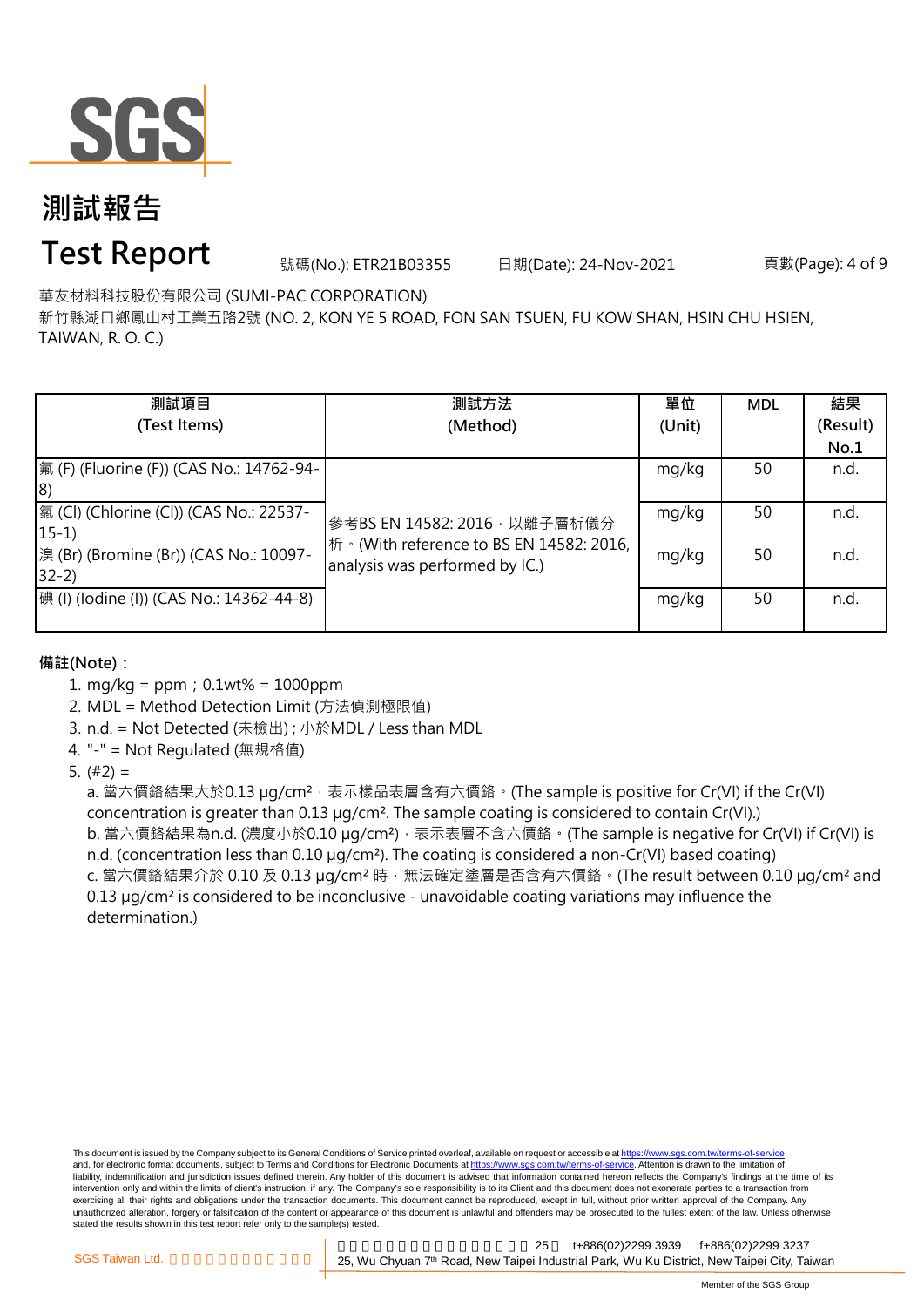

號碼(No.): ETR21B03355 日期(Date): 24-Nov-2021

頁數(Page): 5 of 9

華友材料科技股份有限公司 (SUMI-PAC CORPORATION)

新竹縣湖口鄉鳳山村工業五路2號 (NO. 2, KON YE 5 ROAD, FON SAN TSUEN, FU KOW SHAN, HSIN CHU HSIEN, TAIWAN, R. O. C.)

#### **重金屬流程圖 / Analytical flow chart of Heavy Metal**

根據以下的流程圖之條件,樣品已完全溶解。(六價鉻測試方法除外)

These samples were dissolved totally by pre-conditioning method according to below flow chart. ( $Cr^{6+}$  test method excluded)



This document is issued by the Company subject to its General Conditions of Service printed overleaf, available on request or accessible at https://www.sgs.com.tw/terms-of-service and, for electronic format documents, subject to Terms and Conditions for Electronic Documents at https://www.sgs.com.tw/terms-of-service. Attention is drawn to the limitation of liability, indemnification and jurisdiction issues defined therein. Any holder of this document is advised that information contained hereon reflects the Company's findings at the time of its intervention only and within the limits of client's instruction, if any. The Company's sole responsibility is to its Client and this document does not exonerate parties to a transaction from exercising all their rights and obligations under the transaction documents. This document cannot be reproduced, except in full, without prior written approval of the Company. Any<br>unauthorized alteration, forgery or falsif stated the results shown in this test report refer only to the sample(s) tested.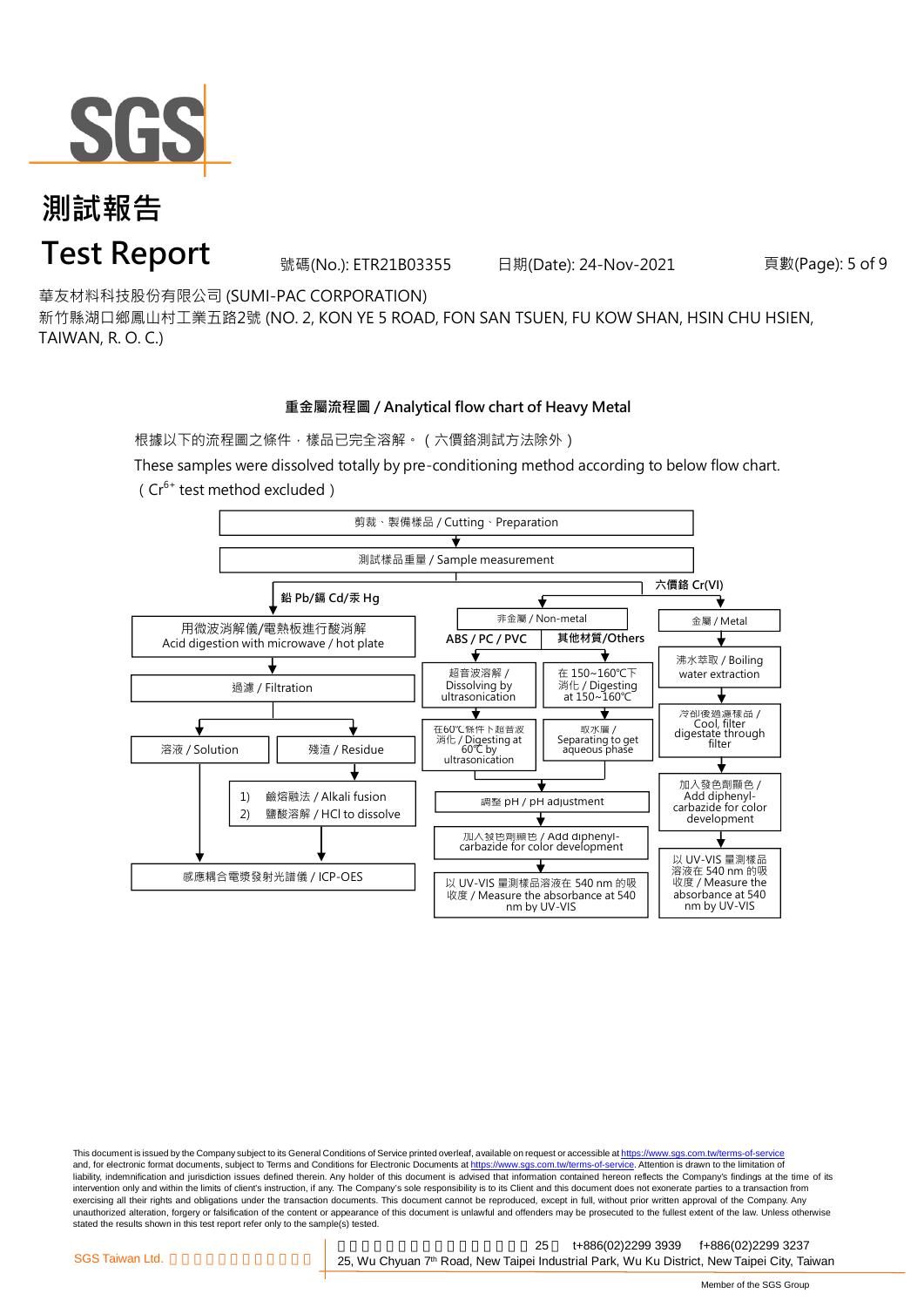

號碼(No.): ETR21B03355 日期(Date): 24-Nov-2021

頁數(Page): 6 of 9

華友材料科技股份有限公司 (SUMI-PAC CORPORATION)

新竹縣湖口鄉鳳山村工業五路2號 (NO. 2, KON YE 5 ROAD, FON SAN TSUEN, FU KOW SHAN, HSIN CHU HSIEN, TAIWAN, R. O. C.)

#### **多溴聯苯/多溴聯苯醚分析流程圖 / Analytical flow chart - PBBs/PBDEs**



This document is issued by the Company subject to its General Conditions of Service printed overleaf, available on request or accessible at https://www.sgs.com.tw/terms-of-service and, for electronic format documents, subject to Terms and Conditions for Electronic Documents at https://www.sgs.com.tw/terms-of-service. Attention is drawn to the limitation of liability, indemnification and jurisdiction issues defined therein. Any holder of this document is advised that information contained hereon reflects the Company's findings at the time of its intervention only and within the limits of client's instruction, if any. The Company's sole responsibility is to its Client and this document does not exonerate parties to a transaction from exercising all their rights and obligations under the transaction documents. This document cannot be reproduced, except in full, without prior written approval of the Company. Any<br>unauthorized alteration, forgery or falsif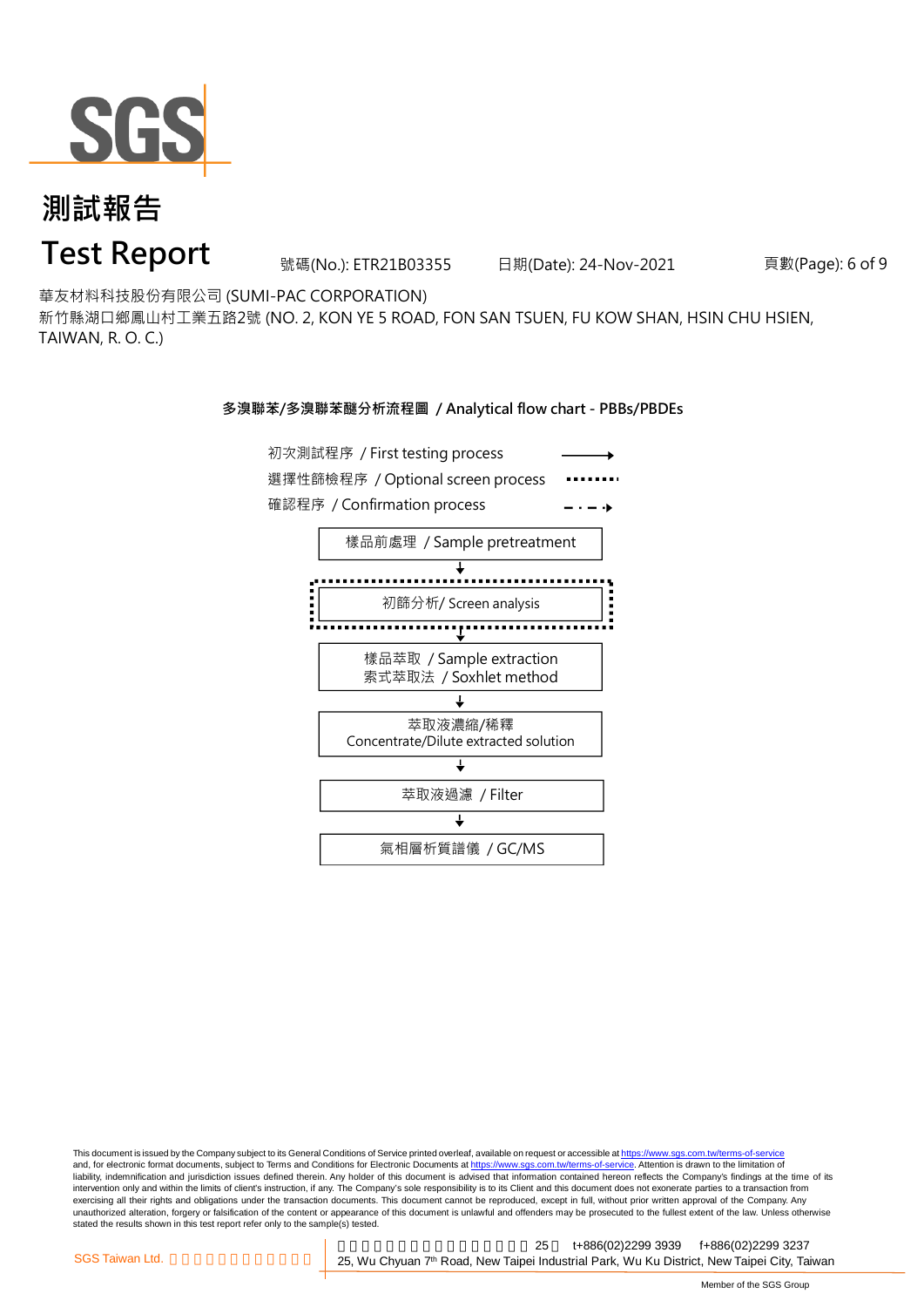

號碼(No.): ETR21B03355 日期(Date): 24-Nov-2021

頁數(Page): 7 of 9

華友材料科技股份有限公司 (SUMI-PAC CORPORATION)

新竹縣湖口鄉鳳山村工業五路2號 (NO. 2, KON YE 5 ROAD, FON SAN TSUEN, FU KOW SHAN, HSIN CHU HSIEN, TAIWAN, R. O. C.)

**可塑劑分析流程圖 / Analytical flow chart - Phthalate**

#### **【測試方法/Test method: IEC 62321-8】**



This document is issued by the Company subject to its General Conditions of Service printed overleaf, available on request or accessible at <u>https://www.sgs.com.tw/terms-of-service</u><br>and, for electronic format documents, su liability, indemnification and jurisdiction issues defined therein. Any holder of this document is advised that information contained hereon reflects the Company's findings at the time of its intervention only and within the limits of client's instruction, if any. The Company's sole responsibility is to its Client and this document does not exonerate parties to a transaction from exercising all their rights and obligations under the transaction documents. This document cannot be reproduced, except in full, without prior written approval of the Company. Any<br>unauthorized alteration, forgery or falsif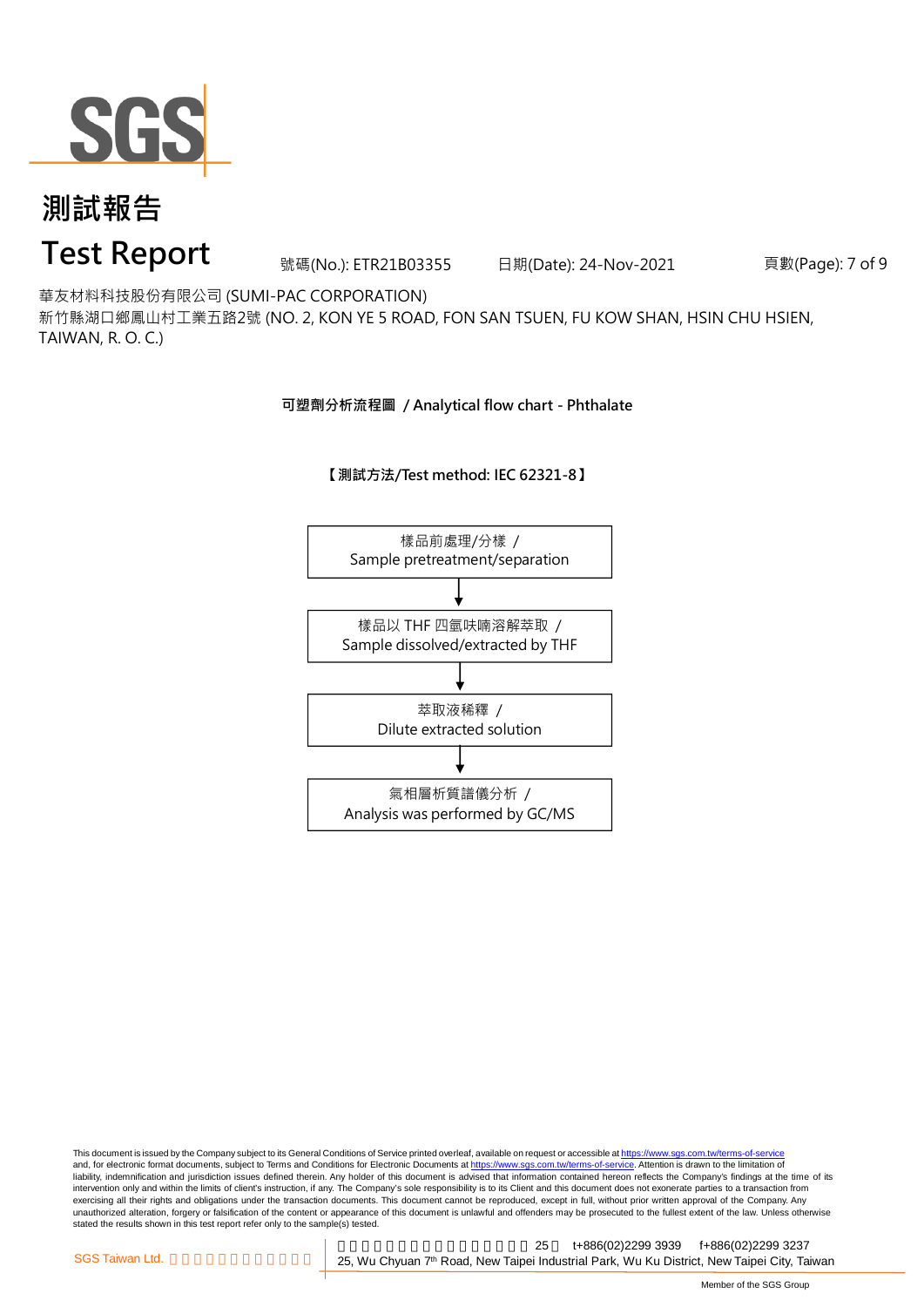

號碼(No.): ETR21B03355 日期(Date): 24-Nov-2021

頁數(Page): 8 of 9

華友材料科技股份有限公司 (SUMI-PAC CORPORATION)

新竹縣湖口鄉鳳山村工業五路2號 (NO. 2, KON YE 5 ROAD, FON SAN TSUEN, FU KOW SHAN, HSIN CHU HSIEN, TAIWAN, R. O. C.)

#### **鹵素分析流程圖 / Analytical flow chart - Halogen**



This document is issued by the Company subject to its General Conditions of Service printed overleaf, available on request or accessible at <u>https://www.sgs.com.tw/terms-of-service</u><br>and, for electronic format documents, su liability, indemnification and jurisdiction issues defined therein. Any holder of this document is advised that information contained hereon reflects the Company's findings at the time of its intervention only and within the limits of client's instruction, if any. The Company's sole responsibility is to its Client and this document does not exonerate parties to a transaction from exercising all their rights and obligations under the transaction documents. This document cannot be reproduced, except in full, without prior written approval of the Company. Any<br>unauthorized alteration, forgery or falsif